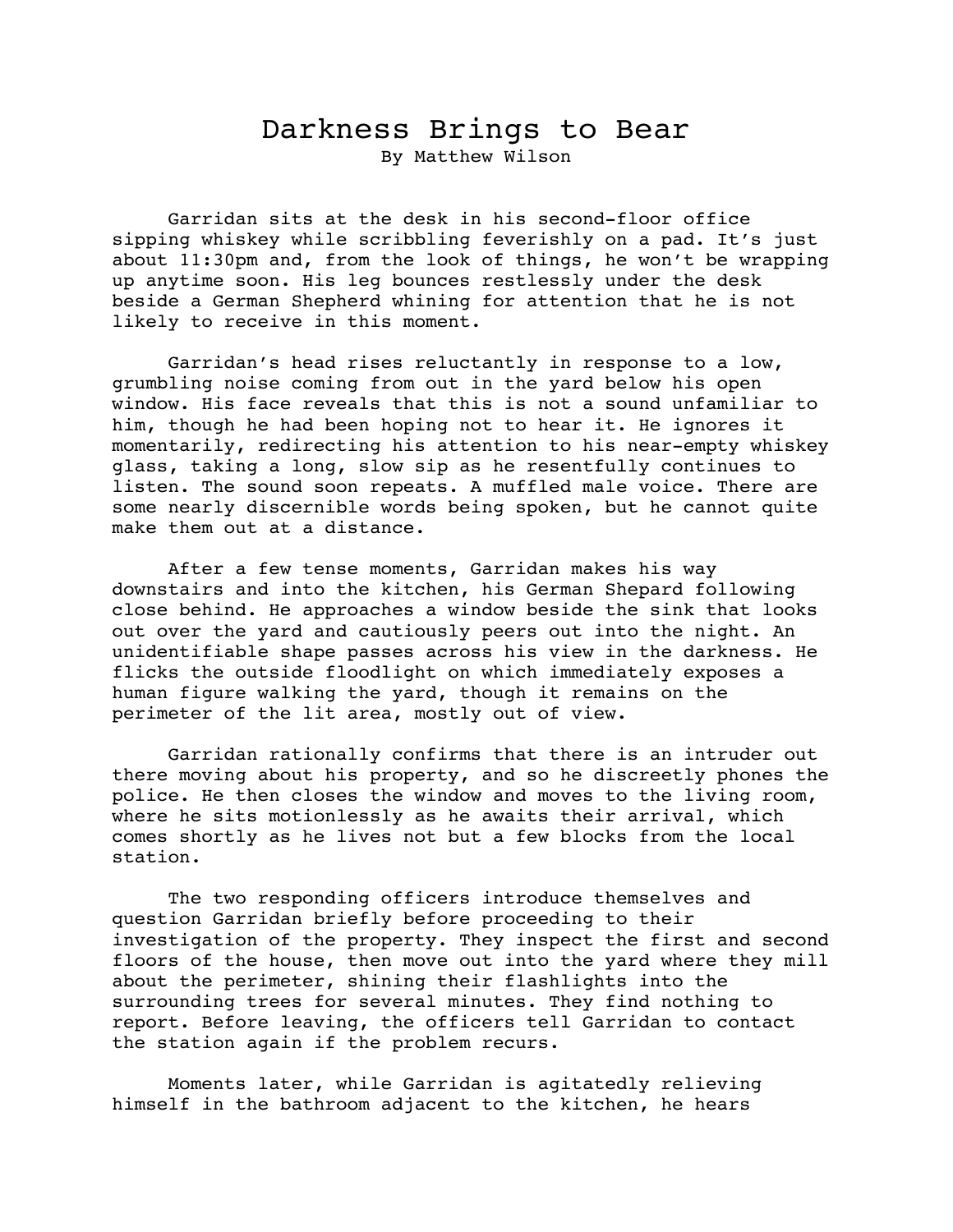indistinguishable words being spoken in the yard once more. The lower frequencies of the voice rumble through the wall as though whoever is speaking stands right on the other side.

He returns to the kitchen window and looks out across his yard. In the clear view of the floodlight, Garridan sees a man standing about twenty feet from him, facing the house. They lock eyes, and Garridan is struck forcefully by the sight of what appears to be *himself* standing there staring back at him. The mysterious figure looks exactly like Garridan, but with a lifeless expression, darkened eyes, and a menace difficult to describe. Garridan has little time to process the appearance of this figure in the flash of seconds that pass before he instinctively breaks their gaze and retreats.

Incredibly disturbed, Garridan shrinks away, hiding beside the window where he knows he will not be seen by this dark, approaching twin. Minutes pass. His dog stands staring at the window. Suddenly, the dog's ears perk up and he begins to growl deeply. Garridan sees the unusually-transparent shadow of this mysterious figure on the floor of the kitchen as it stands at the window. It is barely moving, but it remains there. As Garridan looks to his phone resting on the counter and contemplates stepping quickly into the view of this dark twin to retrieve it, the window begins to slide open.

The figure says, in Garridan's own voice,

"The act has not been completed."

Garridan says nothing in response, frozen in place and overwhelmed with fear. The German Shepard turns and flees to the living room with his tail tucked between his legs.

The figure at the window continues.

"This past evil *must* be revisited."

Garridan begins to tremble. After a few seconds, a look of painful knowing creeps across his face. With noticeable effort, he forces the thought from his mind and shakes his head.

"Leave me be," he yells hoarsely toward the window.

The mysterious figure standing in the yard leans into the window.

"For your own sake, I cannot."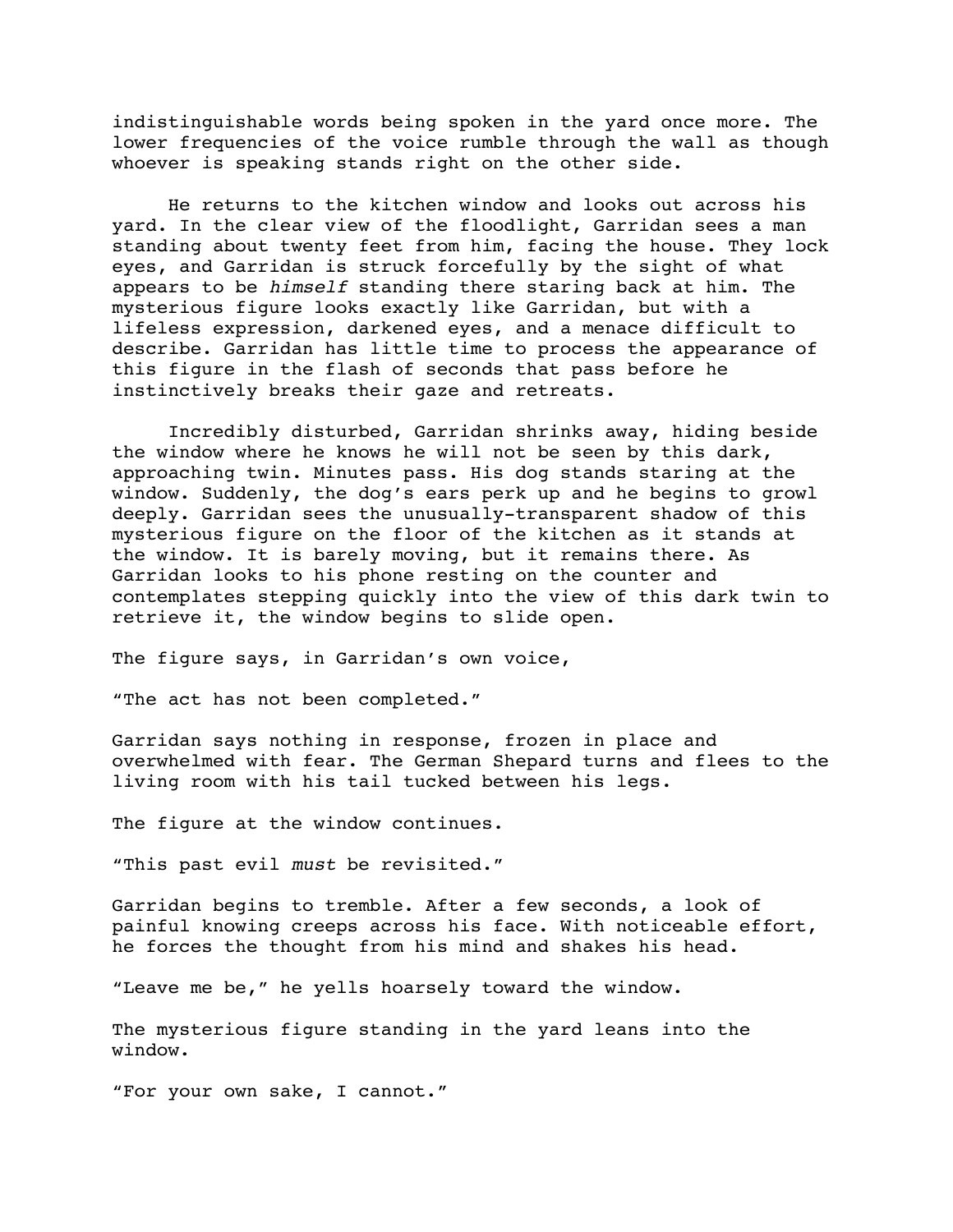Garridan remains in place as he continues to listen, hoping this mysterious twin will either explain himself or eventually leave.

It continues.

"This sin that you hide from and deny like a coward will be your undoing if you do not step out from the shadows to face it. I am here to help you, Garridan."

With this, the figure slowly retreats from the window, Garridan watching as the semi-opaque shadow disappears from the kitchen floor. He remains immobile, his mind racing, eyes searching the room. He covers his face with his hands and begins to sob quietly.

After several minutes of frantic deliberation, Garridan exits the front door of his home. He scans the yard and the driveway as he makes his way to his car, but sees no trace of his dark twin. As he reaches the car, he sees that it is already sitting in the back seat, motionless and waiting. Garridan opens the door, takes a deep, choppy breath and gets in. It's clear that he is being compelled by something dire, but important.

Garridan checks the rearview mirror incessantly, but catches only fleeting glimpses of his dark twin as they pass below the rare streetlight on the dark, rural road. He eventually gathers his courage and addresses his silent passenger.

"What are you?"

The dark twin meets Garridan's panicked stare in the mirror, but offers no words in response.

The car soon slows to a stop on a narrow bridge. Garridan looks out his window and locks his sight on the guardrail that lines the length of the bridge's footpath beside the road. His dark twin soon comes into view and stands at the guardrail, facing out into the darkness beyond it. Garridan did not hear him exit the vehicle, the realization of which sends a nervous shiver through him. He watches the mysterious figure with apprehension for a moment before doing the same.

They stand on the old, lonely bridge, staring down at the water flowing below. The silence between them is soon broken by the dark twin.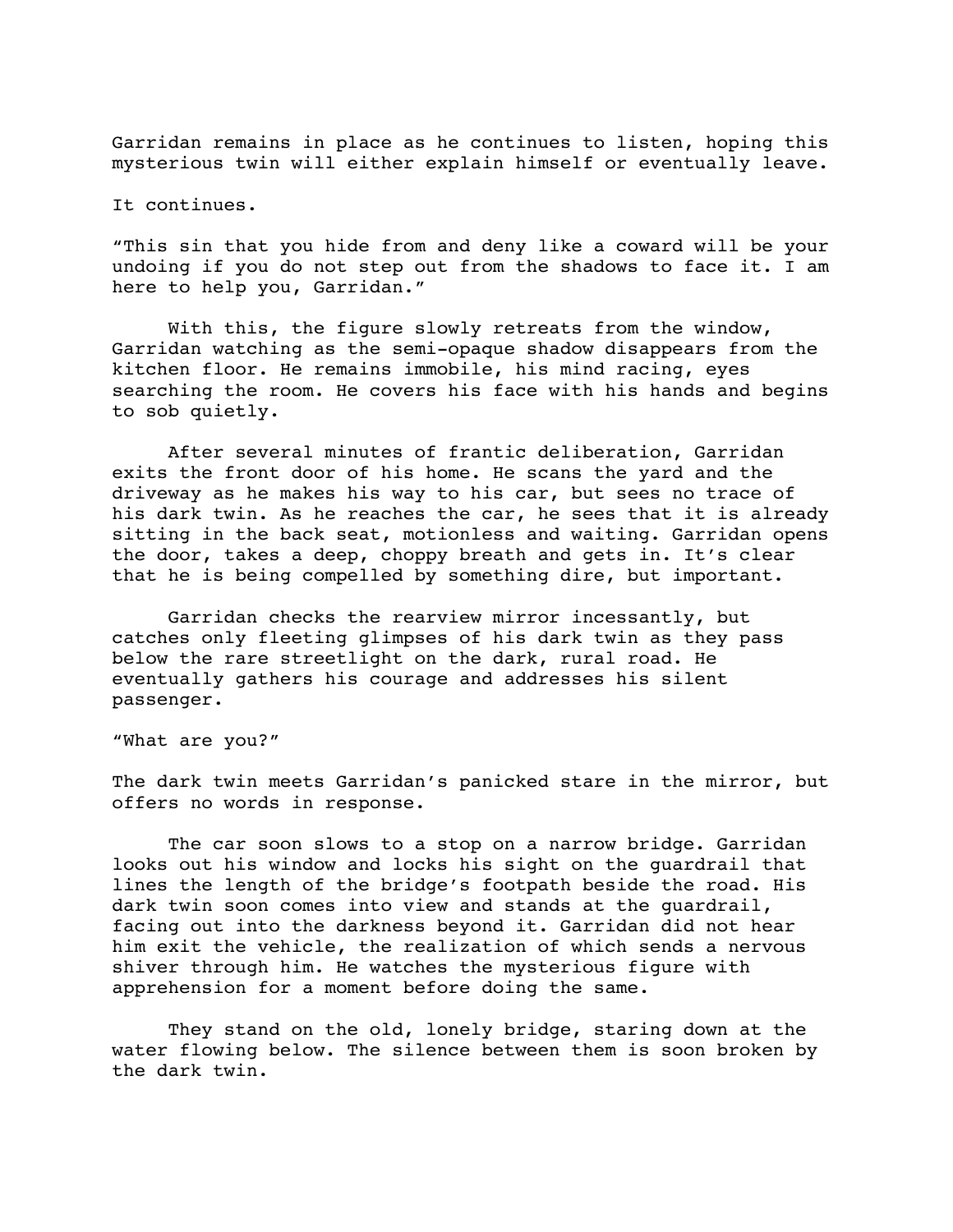"What happened two nights passed did not end here. While you avoided the reality of what transpired, your problem traveled downstream on the gentle river, through the tall grass, over deadfall, now nearing a well-traveled road."

Panic fills Garridan's body as he realizes why this dark twin has been visiting him. He again asks…

"What are you?"

Again giving no answer, the dark twin turns and begins walking towards the woods off to the side of the bridge.

Garridan follows as they travel along the shore of the river. They move slowly and quietly, eventually straying from the riverbed and breaching the treeline. They follow a path of broken, flattened grass into the dark forest.

After what feels to Garridan like miles, his dark twin stops at a sharp decline in the land and points downward to the bottom of the hill. Garridan approaches and looks down, but is unable to see anything in the darkness. He grabs hold of a nearby branch in order to get a better angle looking downward. The branch snaps off and, as Garridan reestablishes his balance, a voice, faint and weak, ascends the hill from below.

"My God. Please help me."

Garridan freezes. He looks to his dark twin, who is evidently musing on the uncommon situation in which they now find themselves.

"He knows we are here… We stand here above this helpless being in the desolation of the woods, perhaps his last chance at salvation, and yet we are not here to save."

With this, the mysterious figure begins down the hill. Garridan follows after a moment of frenzied contemplation. As he nears, he is able to see his dark twin standing over a battered and depleted man - lying on the ground, bloody, covered in mud, and barely conscious.

Garridan reaches the bottom of the hill and stands a few feet from the downed man. He looks to his dark twin who stands staring down at the man in the dim light of the moon. The injured man manages to roll onto his back in order to see his rescuers. Blood creeps into his throat in the process. He turns his head and spits it onto the ground beside him, then fixes his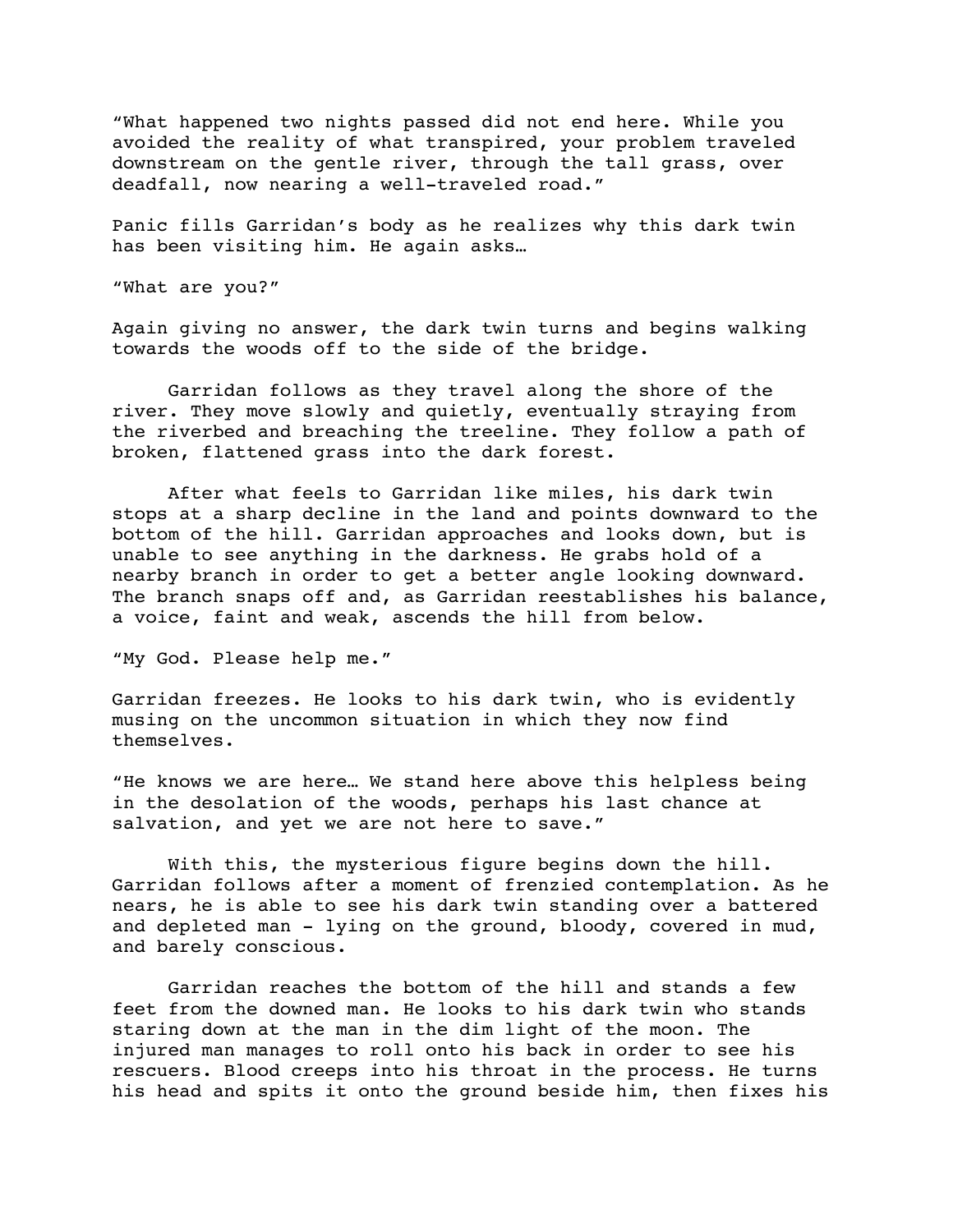eyes on Garridan, seemingly as yet unaware of the mysterious figure standing nearer to him.

"I can barely breathe… Please…" he sputters, weakly coughing up more blood.

Garridan looks to his dark twin, who is now staring back at him with a motionless intensity.

"This is not who I am."

His dark twin responds with a grin.

"This is exactly who you are… And even if you don't believe that, this is who you need to be in this moment."

Garridan rubs his face and begins pacing. The injured man on the ground between him and his dark twin groans as he slips in and out of consciousness.

"What am I supposed to do?" Garridan asks, desperately.

"You've already denied him much with your careless act and your negligence. All that is left to deny him is the last thing he requires to remain a problem to you."

The dark twin looks down at the injured man once more. He focuses on the man's chest, laboriously rising and falling coupled with the sound of obstructed air squeezing through his esophagus.

Garridan asks… "Is that supposed to be simple?"

"To you, no, it should not be simple, but its truth and the need for the action should be plainly so, especially now."

Garridan draws closer to the man, but he continues to hesitate.

His dark twin continues…

"Unless this is a great moment of change for you - where you choose to stop putting your interests before those of the rest of the world and finally find your way to humility… Is that what is happening here?"

Garridan looks with disdain at this mysterious being who seems to know him as he knows himself, only more honestly. He IS scared. He DOES hide. And if he wants the continued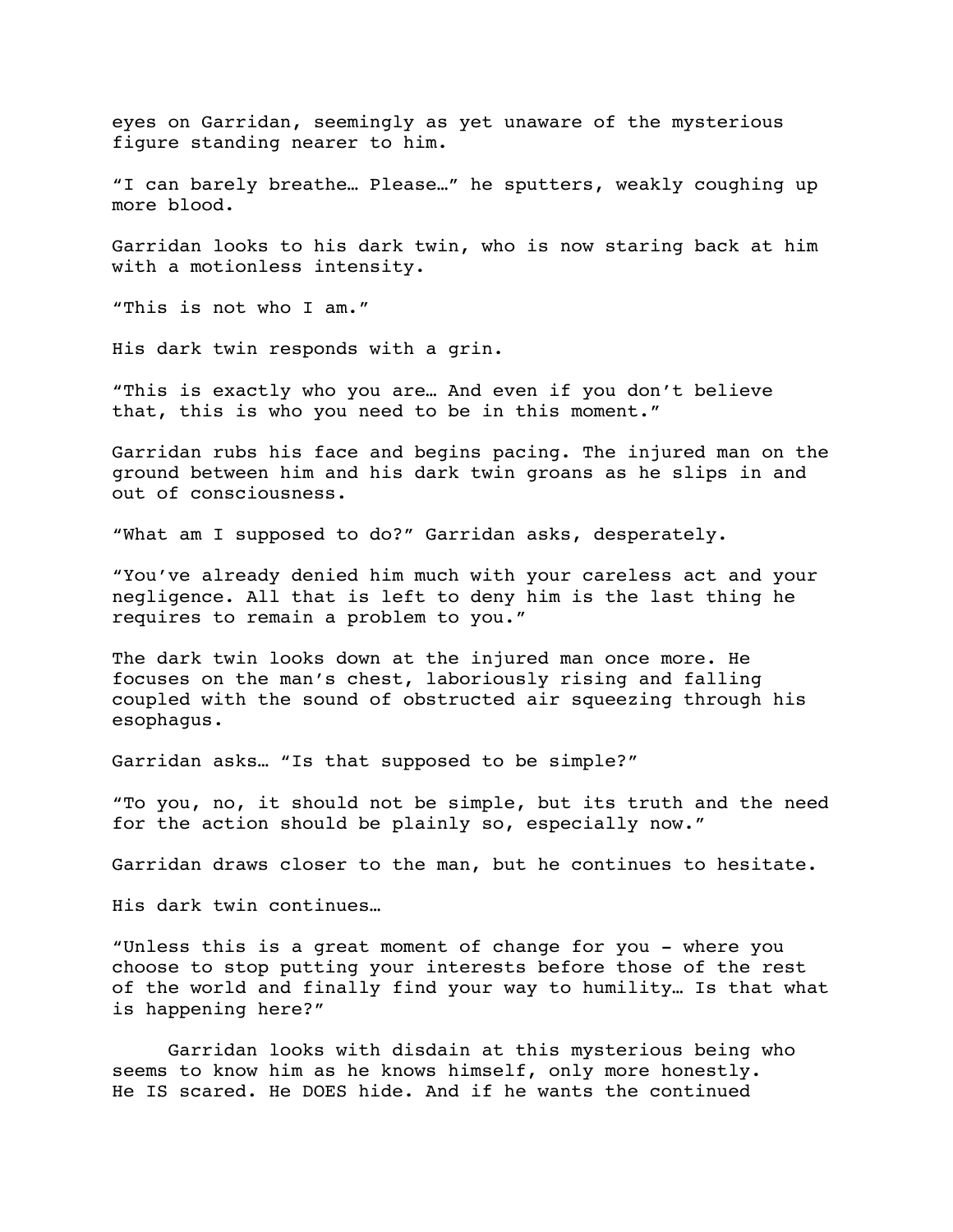comfort that safety provides, then he will have to follow the advice being presented, as disagreeable as it is to hear.

He stands over the injured man, who is now settled into unconsciousness. He slowly lowers himself down and mounts the man. His hands move hesitantly toward the man's throat.

His dark twin again offers encouragement.

"Let's be done with this ordeal. A moment of brutality more and we move forward, untethered."

Garridan bites down on his lips painfully and begins strangling the man, who snaps back to life and attempts to fight him off. The man grabs Garridan's arms, but is too weak to stop what is happening to him. Still, he tries. This goes on for a few moments. Even in his weakened state, the man scratches at Garridan's face, his will to live causing this to take longer than Garridan could ever have expected. The man's mangled legs will not allow him to stand, but as long as Garridan is within his reach, he is able to fight for his life with surprising ferocity.

At a loss, Garridan again looks to his dark twin.

"I can't do this."

"You have to finish it, Garridan. Now!"

The dark twin takes a few steps and places his foot up on a large rock. He taps his foot several times atop the rock and grins.

"End it quickly, then."

Garridan stands. The injured man rolls onto his stomach and begins to bear-crawl away. Garridan wipes the blood from his scratched face, approaches his dark twin and lifts the large rock with a grunt. He walks it over to the fleeing man, raises it up over his head, and closes his eyes tightly… The rock comes down forcefully - and the physical struggle is ended.

Garridan trudges forward, carrying the man's limp body over his shoulder as he follows his dark twin, who is again musing darkly.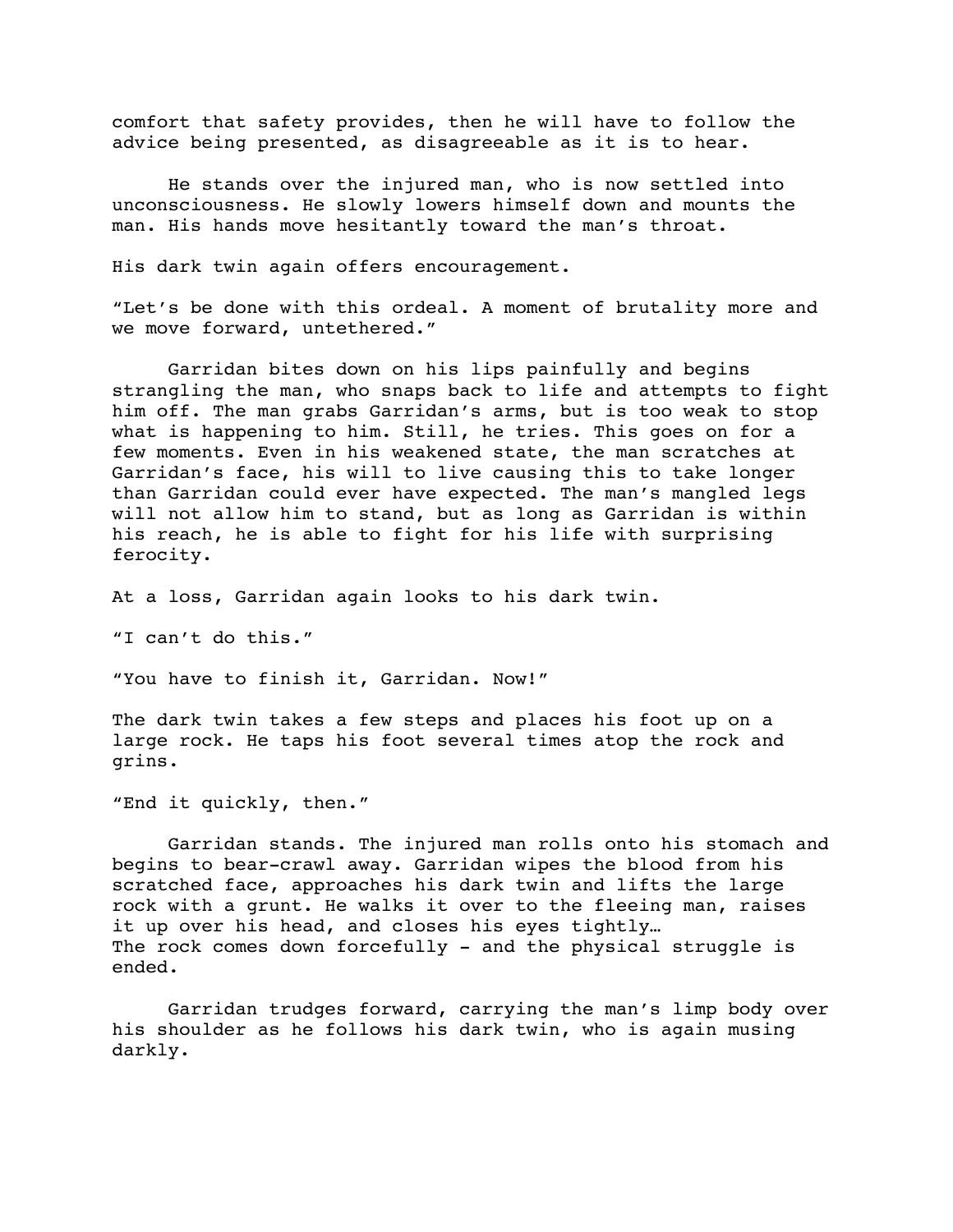"Problems come and go… the minor ones, at least, but the major ones take time to alleviate. The effort spent dealing with them leaves marks on us… In us. We rarely get the opportunity to rid ourselves of them cleanly – to be what we would have been had the problem never existed."

Garridan's dark twin offers him this vague ideation, but the experience of having taken a life has had a profound impact on him. He walks on, near-catatonic, and does not respond.

As they approach a swampy area, Garridan stops walking and drops the body.

"I trust that when this is over, you won't have any more reason to visit me?"

"That's right. We will never have to look at each other again," responds the dark twin.

Garridan hoists the body up again and continues following his dark twin into the marsh.

Moments later, they move through waist-deep water, headed toward a massive tree with dark, sprawling roots. The dark twin stops in front of it and waits. He points downward, to where the roots reach out widely into the water.

The early morning light begins to make its way over the nearby hilltop as Garridan approaches. He lowers the body into the murky water and submerges it. He begins working the man's body into the underwater roots, forcing the limbs between the growths and securing him into what has been chosen for him as his final, watery resting place.

As he finishes, Garridan wipes the sweat, blood and grime from his face. Panting heavily, he begins walking out of the marsh without regarding his dark twin.

Garridan works his way back through the forest, retracing his steps outward, his dark twin now following behind him just as he had followed the mysterious figure into this ordeal. The dark twin remains faithfully in step with Garridan, but moves almost unnoticeably closer to him as they proceed.

The lonely old bridge comes into view. Garridan sighs with marginal relief and continues on at a boosted pace.